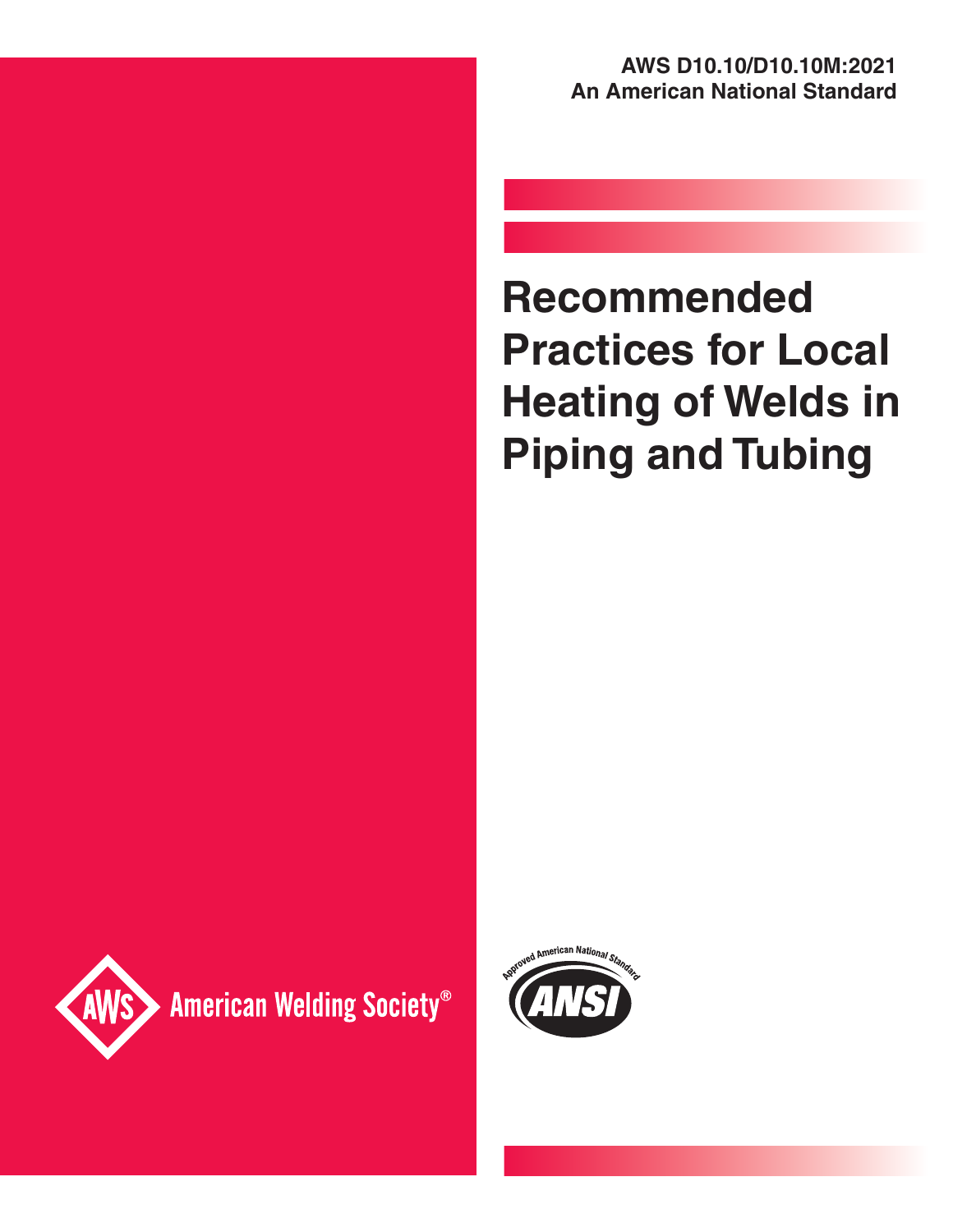**AWS D10.10/D10.10M:2021 An American National Standard**

**Approved by the American National Standards Institute February 12, 2021**

**Recommended Practices for Local Heating of Welds in Piping and Tubing**

**4th Edition**

#### **Revises AWS D10.10/D10.10M:1999**

Prepared by the American Welding Society (AWS) D10 Committee on Piping and Tubing

> Under the Direction of the AWS Technical Activities Committee

> > Approved by the AWS Board of Directors

## **Abstract**

This standard provides information on recommended practices, equipment, temperature control, insulation, and advantages and disadvantages for the methods presently available for local heating of welded joints in pipe and tubing.

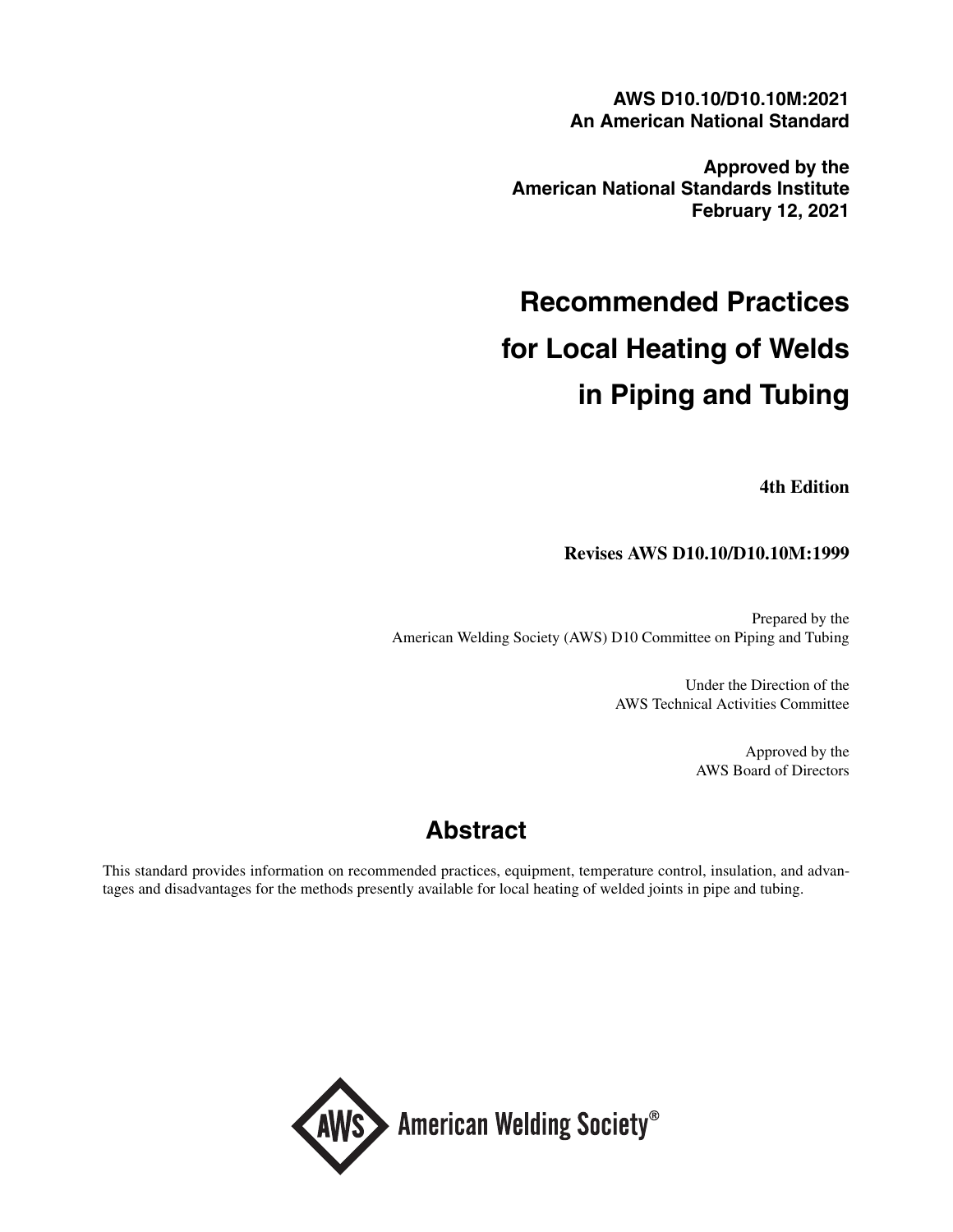ISBN Print: 978-1-64322-172-4 ISBN PDF: 978-1-64322-173-1 © 2021 by American Welding Society All rights reserved Printed in the United States of America

Photocopy Rights. No portion of this standard may be reproduced, stored in a retrieval system, or transmitted in any form, including mechanical, photocopying, recording, or otherwise, without the prior written permission of the copyright owner.

Authorization to photocopy items for internal, personal, or educational classroom use only or the internal, personal, or educational classroom use only of specific clients is granted by the American Welding Society provided that the appropriate fee is paid to the Copyright Clearance Center, 222 Rosewood Drive, Danvers, MA 01923, tel: (978) 750-8400; Internet: <www.copyright.com>.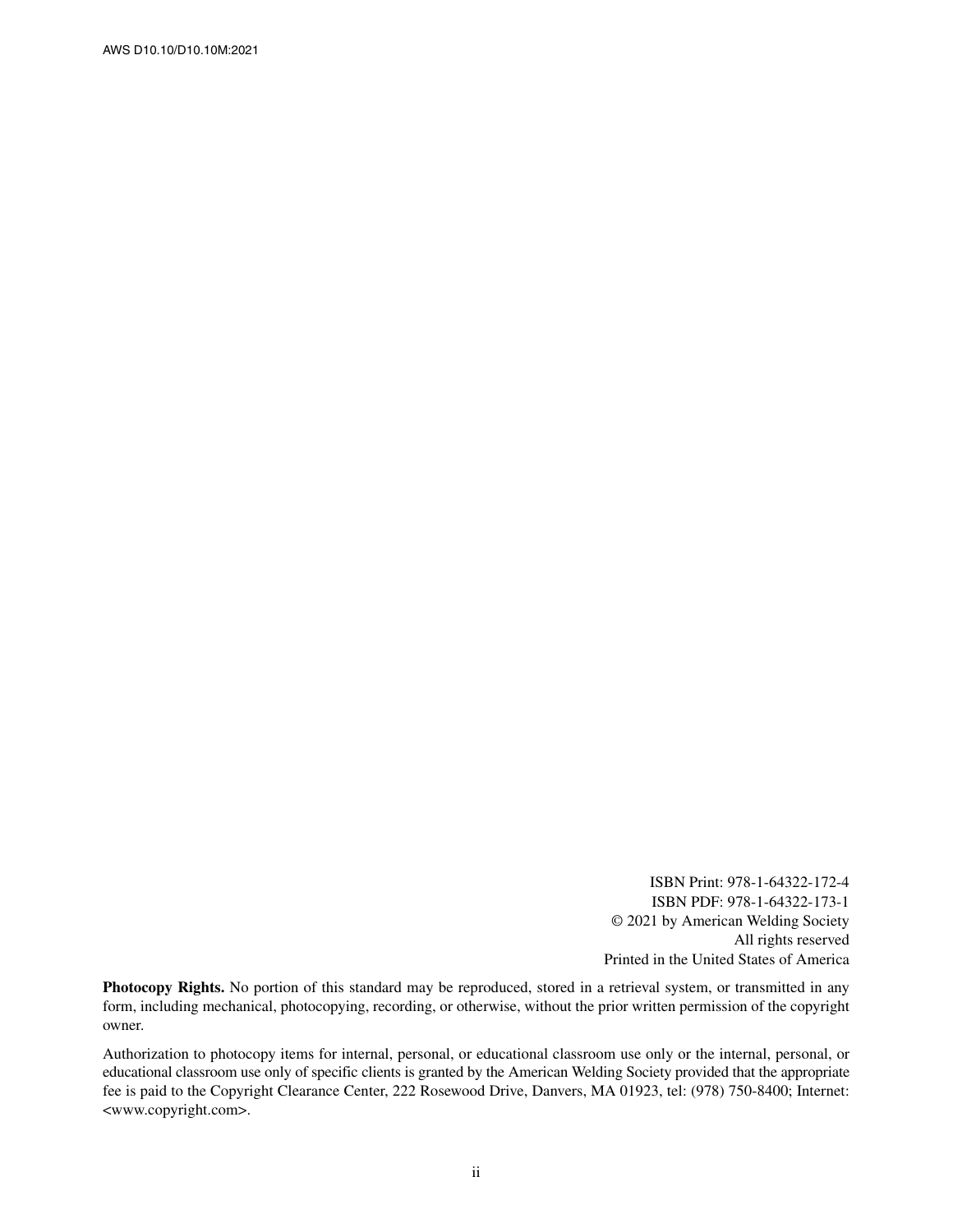### **Statement on the Use of American Welding Society Standards**

All standards (codes, specifications, recommended practices, methods, classifications, and guides) of the American Welding Society (AWS) are voluntary consensus standards that have been developed in accordance with the rules of the American National Standards Institute (ANSI). When AWS American National Standards are either incorporated in, or made part of, documents that are included in federal or state laws and regulations, or the regulations of other governmental bodies, their provisions carry the full legal authority of the statute. In such cases, any changes in those AWS standards must be approved by the governmental body having statutory jurisdiction before they can become a part of those laws and regulations. In all cases, these standards carry the full legal authority of the contract or other document that invokes the AWS standards. Where this contractual relationship exists, changes in or deviations from requirements of an AWS standard must be by agreement between the contracting parties.

AWS American National Standards are developed through a consensus standards development process that brings together volunteers representing varied viewpoints and interests to achieve consensus. While AWS administers the process and establishes rules to promote fairness in the development of consensus, it does not independently test, evaluate, or verify the accuracy of any information or the soundness of any judgments contained in its standards.

AWS disclaims liability for any injury to persons or to property, or other damages of any nature whatsoever, whether special, indirect, consequential, or compensatory, directly or indirectly resulting from the publication, use of, or reliance on this standard. AWS also makes no guarantee or warranty as to the accuracy or completeness of any information published herein.

In issuing and making this standard available, AWS is neither undertaking to render professional or other services for or on behalf of any person or entity, nor is AWS undertaking to perform any duty owed by any person or entity to someone else. Anyone using these documents should rely on his or her own independent judgment or, as appropriate, seek the advice of a competent professional in determining the exercise of reasonable care in any given circumstances. It is assumed that the use of this standard and its provisions is entrusted to appropriately qualified and competent personnel.

This standard may be revised, corrected through publication of amendments or errata, or supplemented by publication of addenda. Information on the latest editions of AWS standards including amendments, errata, and addenda is posted on the AWS web page (www.aws.org). Users should ensure that they have the appropriate edition, amendments, errata, and addenda.

Publication of this standard does not authorize infringement of any patent or trade name. Users of this standard accept any and all liabilities for infringement of any patent or trade name items. AWS disclaims liability for the infringement of any patent or product trade name resulting from the use of this standard.

AWS does not monitor, police, or enforce compliance with this standard, nor does it have the power to do so.

Official interpretations of any of the technical requirements of this standard may only be obtained by sending a request, in writing, to the appropriate technical committee. Such requests should be addressed to the American Welding Society, Attention: Managing Director, Standards Development (see Annex J). With regard to technical inquiries made concerning AWS standards, oral opinions on AWS standards may be rendered. These opinions are offered solely as a convenience to users of this standard, and they do not constitute professional advice. Such opinions represent only the personal opinions of the particular individuals giving them. These individuals do not speak on behalf of AWS, nor do these oral opinions constitute official or unofficial opinions or interpretations of AWS. In addition, oral opinions are informal and should not be used as a substitute for an official interpretation.

This standard is subject to revision at any time by the AWS D10 Committee on Piping and Tubing. It must be reviewed every five years, and if not revised, it must be either reaffirmed or withdrawn. Comments (recommendations, additions, or deletions) and any pertinent data that may be of use in improving this standard are requested and should be addressed to AWS Headquarters. Such comments will receive careful consideration by the AWS D10 Committee on Piping and Tubing and the author of the comments will be informed of the Committee's response to the comments. Guests are invited to attend all meetings of the AWS D10 Committee on Piping and Tubing to express their comments verbally. Procedures for appeal of an adverse decision concerning all such comments are provided in the Rules of Operation of the Technical Activities Committee. A copy of these Rules can be obtained from the American Welding Society, 8669 NW 36 St, # 130, Miami, FL 33166.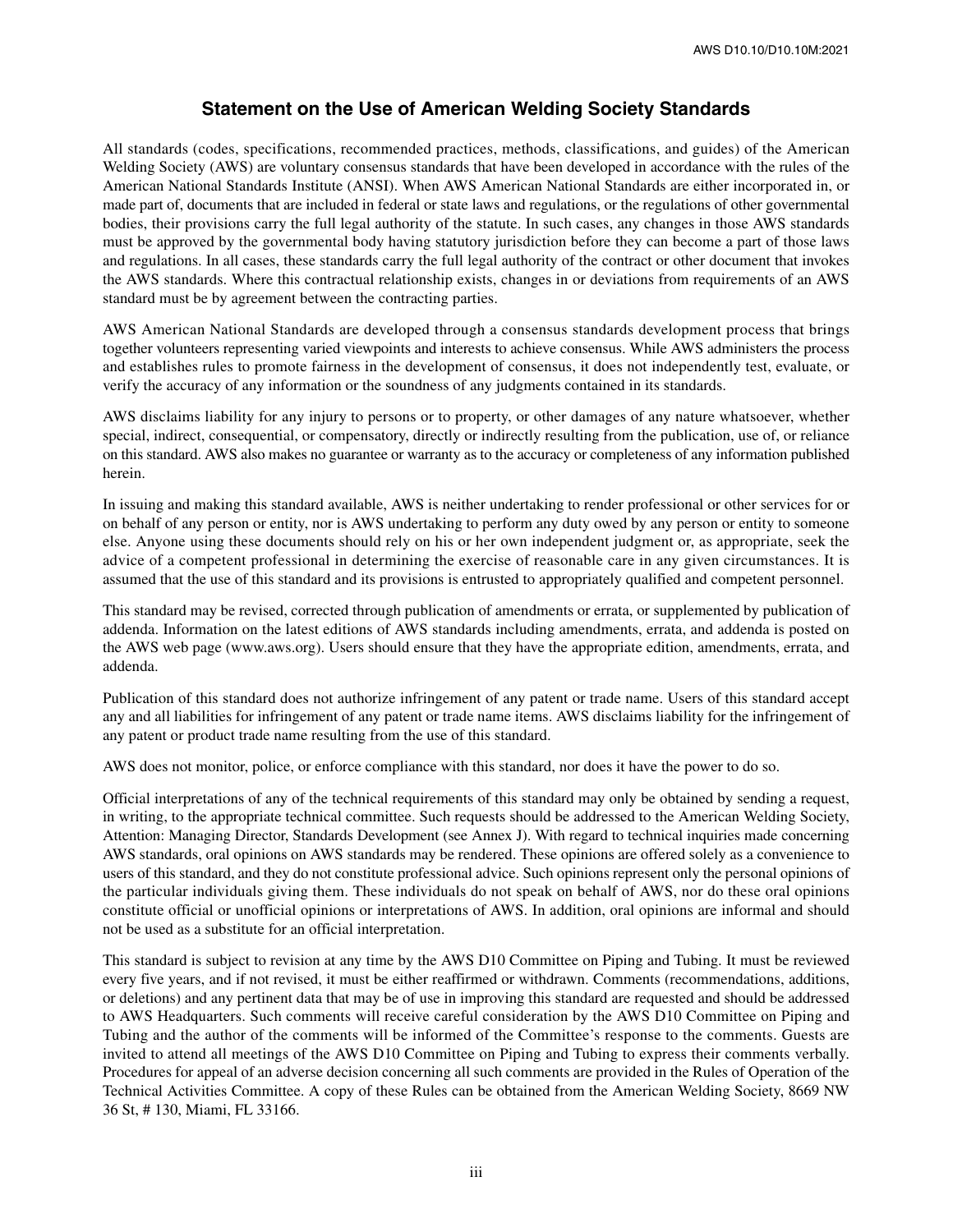## **Foreword**

This foreword is not part of this standard but is included for informational purposes only.

This recommended practice is intended to supply useful information to those with a need to apply heat to welds in piping and tubing under circumstances that do not permit placing the entire component in a furnace or oven.

The first edition of the recommended practice prepared by the AWS Committee on Piping and Tubing was approved and published as AWS D10.10-75, *Local Heat Treatment of Welds in Piping and Tubing*.

The second edition, ANSI/AWS D10.10-90, was revised to bring the document abreast of the present "state-of-the-art," and to reemphasize certain important topics; particularly, thermocouple selection and placement, proper provision for insulation, and use of the radiant heating methods.

The third edition of D10.10 was extensively revised to: identify/consider related domestic and international codes, standards, and practices; more fully recognize the range of purposes for local heating; introduce terminology for local heating; consider the issues affecting important parameters and provide recommendations for specifying these parameters; consider both local 360° band and spot heating; expand the information regarding thermocouple location, attachment, and accuracy; expand/update the information relating to insulation; expand the information regarding the thermal cycle; identify common process deviations and responses; introduce considerations regarding service environment; introduce quality assurance system considerations; and update and emphasize the heating methods most commonly used. This fourth edition applies to both new construction and repairs.

During preparation of this document, it was attempted to include recommendations based upon the best available, most current data regarding local heating. In most cases, the recommendations given are based upon published research, with extensive references provided. It is acknowledged that in some cases, the resulting recommendations may exceed the prevailing practice within industry, especially domestically. However, it is felt that the objective of this document is to present recommended practices based on an ordered assessment of available research and information, rather than a summary of current practice.

A vertical line in the margin or underlined text in clauses, tables, or figures indicates an editorial or technical change from the 1999 edition.

Comments and suggestions for the improvement of this standard are welcome. They should be sent to the Secretary, AWS D10 Committee on Piping and Tubing, American Welding Society, 8669 NW 36 St, # 130, Miami, FL 33166. A formal reply will be issued after it has been reviewed by the appropriate personnel following established procedures.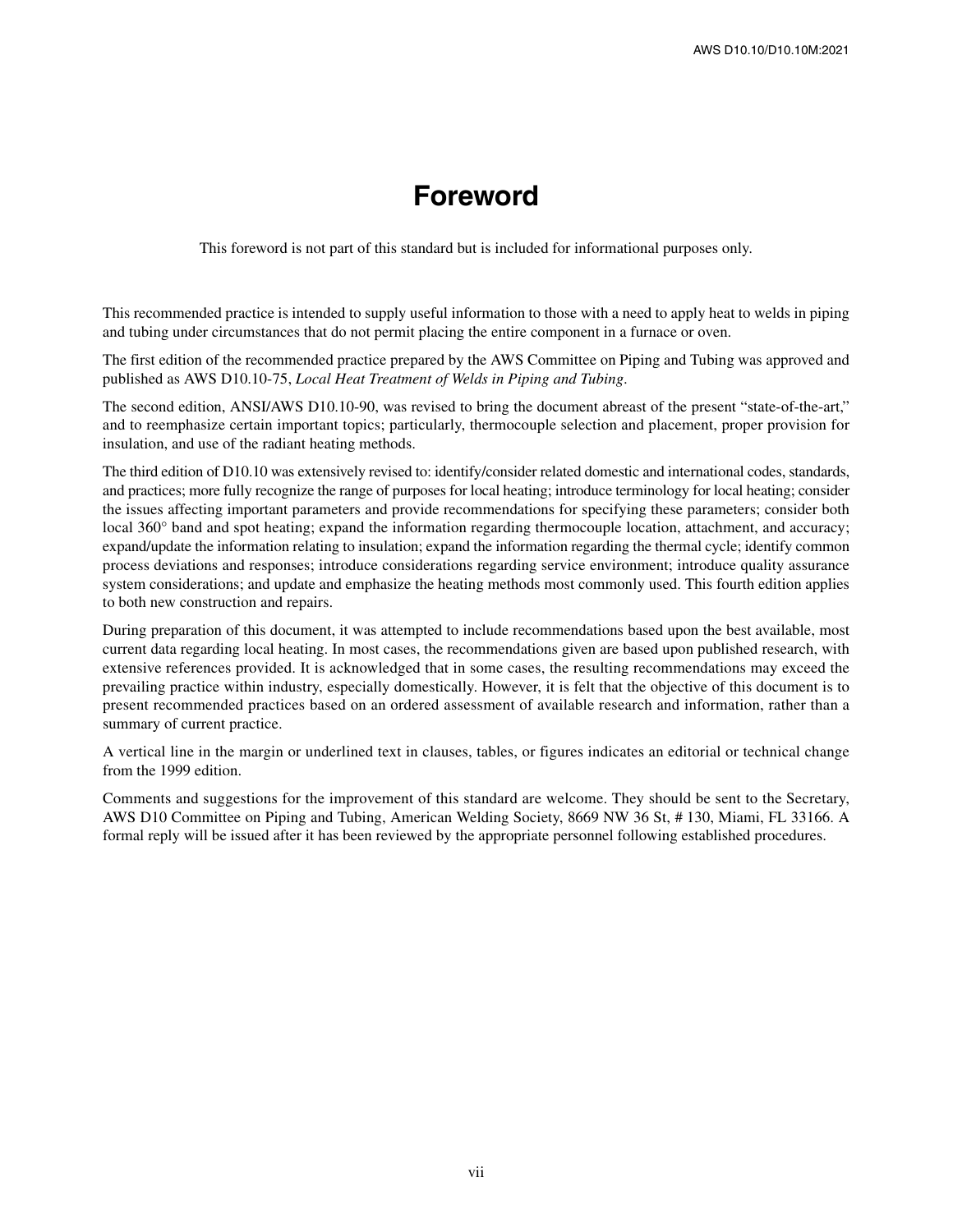## **Table of Contents**

## Page No.

| 1.                |                                                                                       |  |  |
|-------------------|---------------------------------------------------------------------------------------|--|--|
|                   | 1.1                                                                                   |  |  |
|                   | 1.2                                                                                   |  |  |
|                   | 1.3                                                                                   |  |  |
|                   |                                                                                       |  |  |
| 2.                |                                                                                       |  |  |
| $\underline{3}$ . |                                                                                       |  |  |
|                   |                                                                                       |  |  |
| 4.                |                                                                                       |  |  |
| <u>5</u> .        |                                                                                       |  |  |
|                   | 5.1                                                                                   |  |  |
|                   | 5.2                                                                                   |  |  |
|                   | 5.3                                                                                   |  |  |
|                   | 5.4                                                                                   |  |  |
| 6.                |                                                                                       |  |  |
|                   | 6.1                                                                                   |  |  |
|                   | 6.2                                                                                   |  |  |
|                   | 6.3                                                                                   |  |  |
|                   | 6.4                                                                                   |  |  |
|                   | Summary of Recommendations for SB, HB, GCB, and Axial Temperature Gradient  19<br>6.5 |  |  |
|                   | 6.6                                                                                   |  |  |
| 7.                |                                                                                       |  |  |
|                   | 7.1                                                                                   |  |  |
|                   | 7.2                                                                                   |  |  |
|                   | 7.3                                                                                   |  |  |
| 8.                |                                                                                       |  |  |
|                   | 8.1                                                                                   |  |  |
|                   | 8.2                                                                                   |  |  |
|                   | 8.3                                                                                   |  |  |
|                   | 8.4                                                                                   |  |  |
|                   | 8.5                                                                                   |  |  |
|                   | 8.6                                                                                   |  |  |
|                   | 8.7                                                                                   |  |  |
| 9.                |                                                                                       |  |  |
|                   | 9.1                                                                                   |  |  |
|                   | 9.2                                                                                   |  |  |
|                   | 9.3                                                                                   |  |  |
|                   | 9.4                                                                                   |  |  |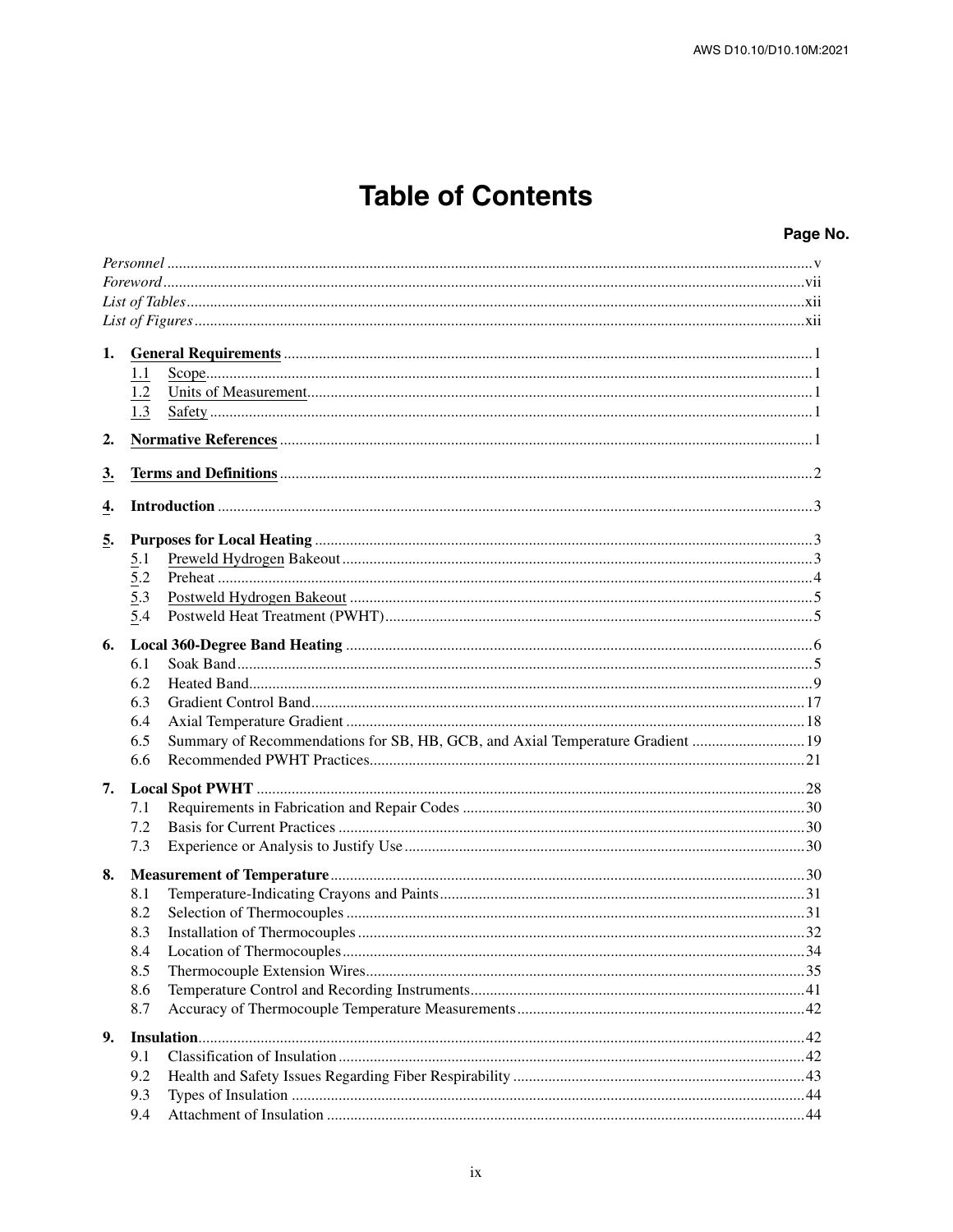### Page No.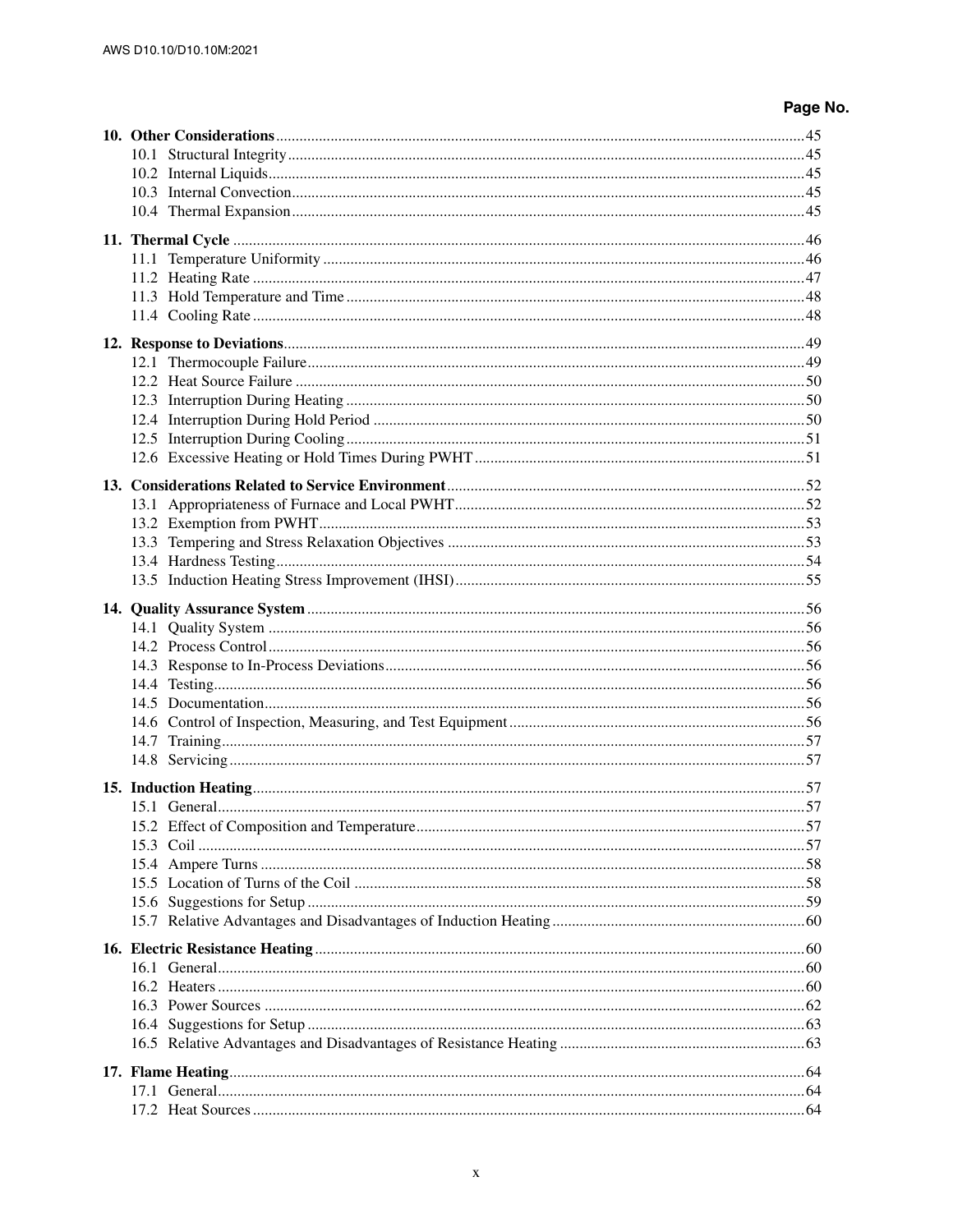## Page No.

| Annex D (Informative)—Procedure for Thermocouple Attachment by Capacitor Discharge Welding91 |  |
|----------------------------------------------------------------------------------------------|--|
|                                                                                              |  |
|                                                                                              |  |
|                                                                                              |  |
|                                                                                              |  |
|                                                                                              |  |
|                                                                                              |  |
|                                                                                              |  |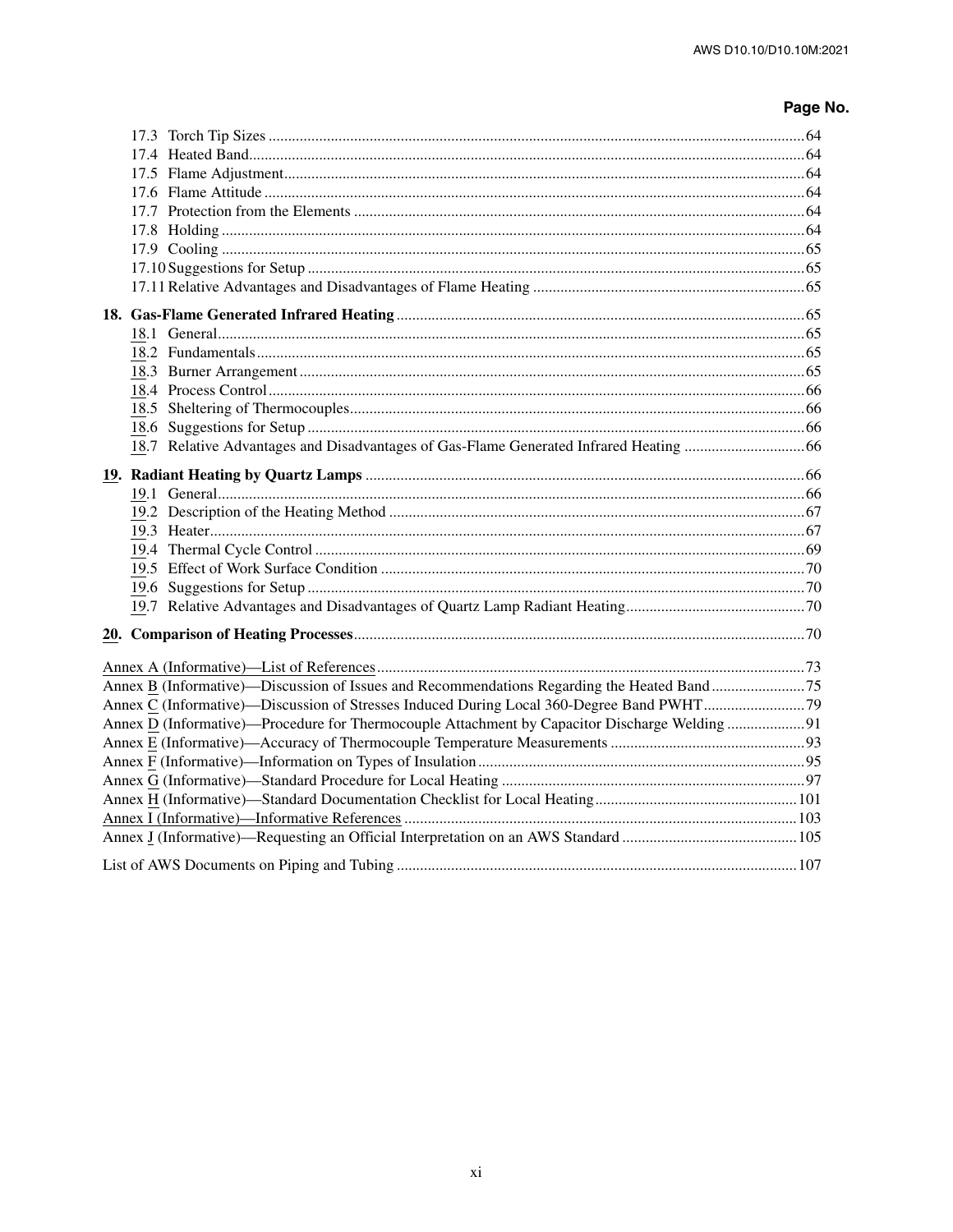## **List of Tables**

#### **Table Page No.**

| 6.1         |                                                                                            |  |
|-------------|--------------------------------------------------------------------------------------------|--|
| 6.2         |                                                                                            |  |
| 6.3         | Minimum Recommendations for Local 360-Degree Band PWHT of Girth Welds on Piping in the     |  |
|             | Horizontal Position Based upon ASME B31.1 and B31.3 Minimum PWHT Soak Band Requirements 11 |  |
| 6.4         |                                                                                            |  |
| 6.5         |                                                                                            |  |
| 6.6         |                                                                                            |  |
| 6.7         | Recommended Number of Control Zones and Thermocouple Locations for PWHT of Piping in the   |  |
|             |                                                                                            |  |
| 8.1         |                                                                                            |  |
| 8.2         | Recommended Locations of Monitoring Thermocouples for Local 360-Degree Band PWHT 35        |  |
| 9.1         |                                                                                            |  |
| 11.1        |                                                                                            |  |
| 13.1        | Summary of Key Parameters for Induction Heating Stress Improvement (IHSI) 55               |  |
| <u>19.1</u> |                                                                                            |  |
| 20.1        |                                                                                            |  |

## **List of Figures**

#### **Figure Page No.**

| 6.1 |                                                                                               |     |
|-----|-----------------------------------------------------------------------------------------------|-----|
| 6.2 | Example of Parameters for Local 360-Degree Band Hydrogen Bakeout of a Butt Weld in a NPS 12   |     |
|     |                                                                                               |     |
| 6.3 | Example of Parameters for Local 360-Degree Band Preheat of a Butt Weld in an NPS 12 [DN 300], |     |
|     |                                                                                               | .22 |
| 6.4 | Example of Parameters for Local 360-Degree Band PWHT of a Butt Weld in an NPS 12 [DN 300],    |     |
|     |                                                                                               |     |
| 6.5 | Local 360-Degree Band PWHT Practice for Branch Connection to Pipe Attachment Weld 25          |     |
| 6.6 |                                                                                               |     |
| 6.7 | Local 360-Degree Band PWHT Practice for Structural Pad/Clip Attachment Weld27                 |     |
| 6.8 | Example of One Approach When the Heated Band From a Weld Requiring PWHT Intersects a          |     |
|     |                                                                                               |     |
| 8.1 | Schematic Representation of Equipment Used to Directly Attach Thermocouples by Capacitor      |     |
|     |                                                                                               |     |
| 8.2 | Schematic Representation of the Direct Attachment, Separated Junction Method for Thermocouple |     |
|     |                                                                                               | 33  |
| 8.3 | Minimum Number of Thermocouples (Monitoring and Control) Recommended for Local                |     |
|     | 360-Degree Band PWHT of a Butt Weld for Piping in the Horizontal Position with Pipe Size      |     |
|     |                                                                                               |     |
| 8.4 | Minimum Number of Thermocouples (Monitoring and Control) Recommended for Local                |     |
|     | 360-Degree Band PWHT of a Butt Weld for Piping in the Horizontal Position with Pipe Sizes     |     |
|     |                                                                                               |     |
|     |                                                                                               |     |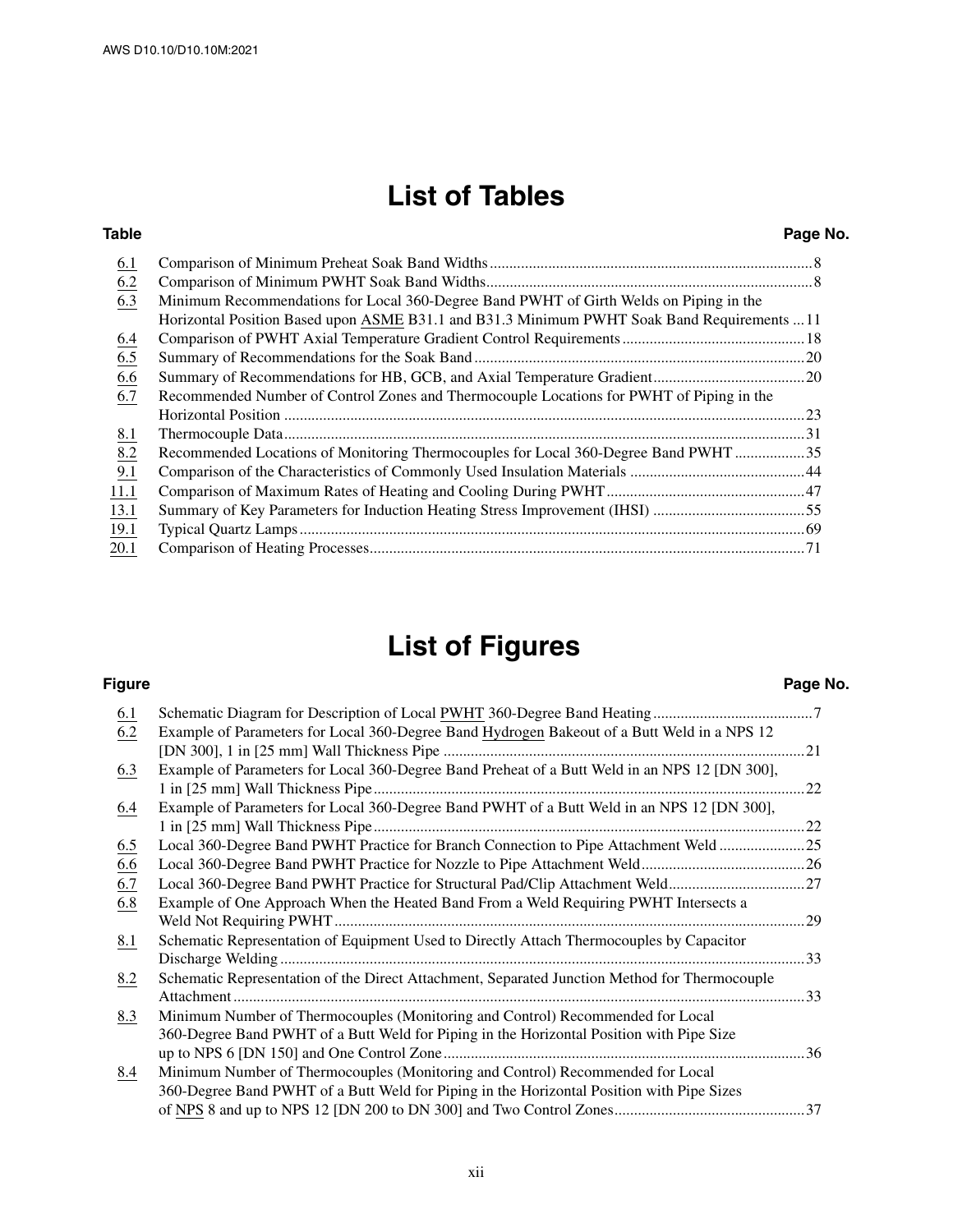| 8.5         | Minimum Number of Thermocouples (Monitoring and Control) Recommended for Local                        |  |
|-------------|-------------------------------------------------------------------------------------------------------|--|
|             | 360-Degree Band PWHT of a Butt Weld for Piping in the Horizontal Position with Pipe Sizes             |  |
|             |                                                                                                       |  |
| 8.6         | Minimum Number of Thermocouples (Monitoring and Control) Recommended for Local                        |  |
|             | 360-Degree Band PWHT of a Butt Weld for Piping in the Horizontal Position with Pipe Sizes             |  |
|             |                                                                                                       |  |
| 8.7         | Minimum Number of Monitoring Thermocouples Recommended for a Branch, Nozzle, or                       |  |
|             |                                                                                                       |  |
| 15.1        |                                                                                                       |  |
| <u>19.1</u> |                                                                                                       |  |
| 19.2        | "Infrared Furnace" of Quartz Lamp Reflector Units Clam-Shelled or Assembled Around a Pipe 68          |  |
| C.1         | Bending Stress Decay as a Function of $\beta x$ , Where x is the Distance from the Edge of the Heater |  |
|             |                                                                                                       |  |
| C.2         |                                                                                                       |  |
| C.3         | Bending Stress at the Heater Centerline Induced by the Heater Edge, for Heaters of Various Widths85   |  |
| C.4         | Bending Stress at the Heater Centerline Induced by an Ideal Heater, for Heaters of Various Widths  87 |  |